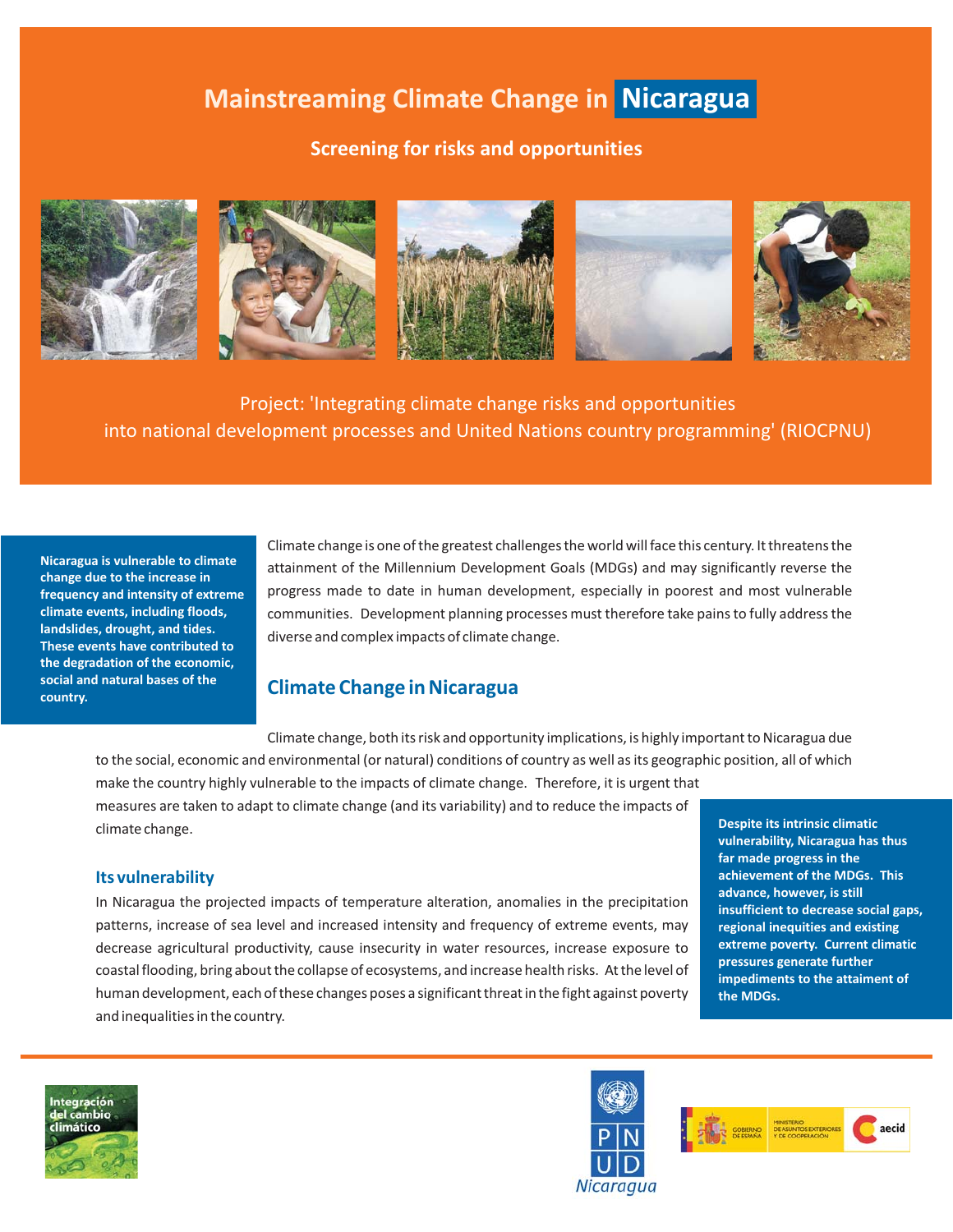Nicaragua's geographical position leaves it prone to extreme climatic events (storms, hurricanes, floods, droughts, etc.). One sixth of its surface (21,470 km<sup>2</sup>) — primarily in the North and West of the country — is located in zones with high or very high sensitivity to climatic events (MARENA 2008). Nicaragua's economy depends on activities that are highly sensitive to climate conditions, namely agriculture, cattle raising and fishing (CCA 2007).

The relationship between poverty and adaptive capacity is inversely proportional, with vulnerability intensifying as poverty increases. Nicaragua's poverty indicators are high, with over half the population (2.3 million people) affected, touching aproximately 66.8% of urban homes and 80.2% of rural homes (MARENA 2008). The spread of urban centers has also been mostly disorganized, which increases the natural vulnerability of the areas. In addition, the country's high population density in the urban centers of the Pacific and Center regions, which are extremely vulnerable areas, threathens to cause significant setbacks in human development with climate change.

### **Expected impacts**

Climate impact is defined as the combination of the exposure to climate conditions (physical element) and the internal sensitivity of a population (human element). Nicaragua is already exposed to a high recurrence of extreme events, and it is expected that these events will occur more frequently with the change and the variability of future climate.

In Nicaragua, increases of between 1 and 2°C in the average temperature are projected for 2020-50, and between 3 or 4°C by the end of the century, where the Pacific coast is likely to suffer the largest increase. Likewise, more intense precipitation on the Atlantic coast has been projected. However, most of the models project a reduction of precipitation at a national level, and a slight increase for the Pacific South region (MARENA 2008).

These changes would directly affect poverty levels, food security, jobs, economy, social structure and the overall development of the country.

| <b>Health</b>          | An increase in temperature would cause an increase in cases of malaria and other diseases.<br>٠<br>Alteration of the territorial patterns and epidemiologic behavior of hydric, vectorial, allergic and<br>respiratory diseases.<br>Greater expenses in the public health sector and in services to the most vulnerable population<br>(children and senior citizens) due to an increase in viral and bacterial diseases.                                                                                                                                                                                                                                                                                                                                                                               |
|------------------------|--------------------------------------------------------------------------------------------------------------------------------------------------------------------------------------------------------------------------------------------------------------------------------------------------------------------------------------------------------------------------------------------------------------------------------------------------------------------------------------------------------------------------------------------------------------------------------------------------------------------------------------------------------------------------------------------------------------------------------------------------------------------------------------------------------|
| <b>Agriculture</b>     | Recurrent droughts, heat waves and extension of summers would result in a decrease of agricultural<br>٠<br>production and the loss of crops within the Pacific and Central regions.<br>Severe impacts in areas that are currently suitable and safe for the production of basic grains.<br>$\bullet$<br>Severe falls in the productivity of the Chinandega, León, Managua and Masaya departments, which<br>٠<br>could create greater social conflicts since these departments are home to more than 65% of the rural<br>population.<br>Scarcity of food in the cities; loss of crops in the country; drop in the national food security.<br>Greater displacement of population from the countryside to the city, due to the lack of economic<br>opportunities in the agricultural and fishing sectors. |
| <b>Water resources</b> | An increase in conflicts due to the use and distribution of water resources.<br>A decrease in drinking water availability in urban centers.<br>٠<br>Sustained reduction of water recharges due to an unsustainable use of freshwater resources.<br>٠<br>Diminished aquifer levels of up to 2 m and a decrease in the flow rate caused by recurrent droughts<br>$\bullet$<br>and the overuse and contamination of underground water sources.<br>Increased competition for water resources, especially during drought seasons, which would seriously<br>$\bullet$<br>affect the productivity of hydroelectric plants.                                                                                                                                                                                    |

#### **Example of expected climate change impacts in Nicaragua**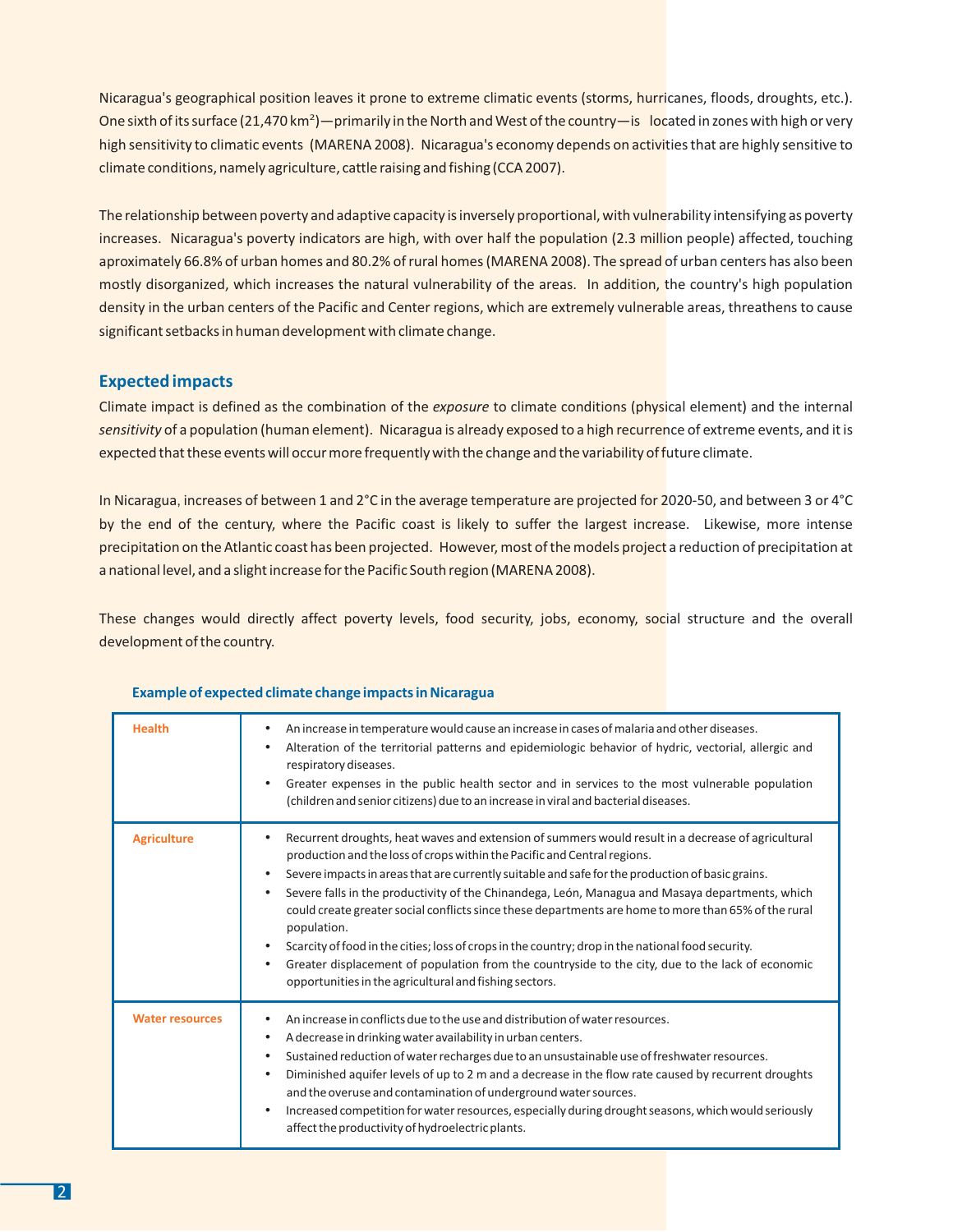| <b>Coastal</b><br>systems         | Loss in the fishery sector due to floods, coastal sinking and sedimentation (i.e., scarcity of products<br>such as shrimp and fish, decrease in productivity and exports).<br>Threats to ecosystems such as wetlands (RAMSAR sites), mangroves, coastal lagoons and coral reefs<br>٠<br>due to coastal erosion.<br>Socio-economic losses for coastal populations due to floods, sea level increase and coastal erosion<br>٠<br>(leading to displacement of populations settled within the Pacific and Caribbean Coasts).<br>An increase in the vulnerability of the tourism sector—the second most important income-<br>generating sector-and real estate in coastal zones due to erosion, coastal sedimentation and<br>greater frequency of extreme events.<br>An increase in the vulnerability to extreme events and a decrease in income from tourism activities<br>$\bullet$<br>for indigenous and African descent communities in the Atlantic, who promote and rely on<br>community tourism for income generation. |
|-----------------------------------|-------------------------------------------------------------------------------------------------------------------------------------------------------------------------------------------------------------------------------------------------------------------------------------------------------------------------------------------------------------------------------------------------------------------------------------------------------------------------------------------------------------------------------------------------------------------------------------------------------------------------------------------------------------------------------------------------------------------------------------------------------------------------------------------------------------------------------------------------------------------------------------------------------------------------------------------------------------------------------------------------------------------------|
| <b>Ecosystems</b>                 | Disappearance of very humid sub-tropical and pre-mountainous sub-tropical forest areas, which<br>would affect the species of flora and fauna that depend on these ecosystems.                                                                                                                                                                                                                                                                                                                                                                                                                                                                                                                                                                                                                                                                                                                                                                                                                                           |
| <b>Housing</b><br>and settlements | Substantial damage to the infrastructure and to the unstable settlements in high-risk areas, due to<br>the increased frequency of extreme events (floods, tropical storms and landslides), which would<br>negatively affect living conditions of the vulnerable communities established in these areas.<br>Increase in permanently displaced populations.<br>$\bullet$<br>Increased sensitivity and vulnerability of human settlements and land use practice due to changes in<br>$\bullet$<br>the usual supply and demand of water.                                                                                                                                                                                                                                                                                                                                                                                                                                                                                    |

## **Integrating Climate Change Considerations in Development**

Climate change forces us to think about development differently; it is not possible to continue the same current development practices without taking into account the risks of climate change and the necessary adjustments to reduce the impacts. To this end, significant and systematic changes are necessary to foster more sustainable lifestyles and consumption habits (both in the countryside and the city). These changes are: 1) the promotion of low-carbon

**Climate change requires a new way to think about development; significant and systematic changes in Nicaraguan consumption and living habits must be made.**

development (mitigation); and 2) a more resilient development tied to a capacity to adapt to the risks and opportunities of climate change, which imply a more harmonious relationship between human activities and the land (adaptation).

One way to address adaptation is to 'mainstream', or integrate, its considerations into planning and decision-making processes. This involves taking into account the risks and opportunities and putting in place adaptation measures that have a long-term vision of development. The integration of climate change considerations into policies, plans and development projects contributes to:





- 1. Decrease people's vulnerability to negative impacts of climate change and climate variability;
- 2. Increase community resilience and tolerance to extreme climate change;
- 3. Increase the *adaptive capacity* of communities and national activities faced with climate change impacts.
- 4. Avoid making decisions that are not sustainable within the climate change context and that generate *maladaptation*<sup>1</sup> (processes and activities which will increase vulnerability in the long run); and,
- 5. Reduce greenhouse gas (GHG) emissions.

Maladaptation is defined by the OECD (2008, p.30) as 'business as usual' development, which by overlooking climate change impacts, inadvertently increases exposure and/or vulnerability to climate change.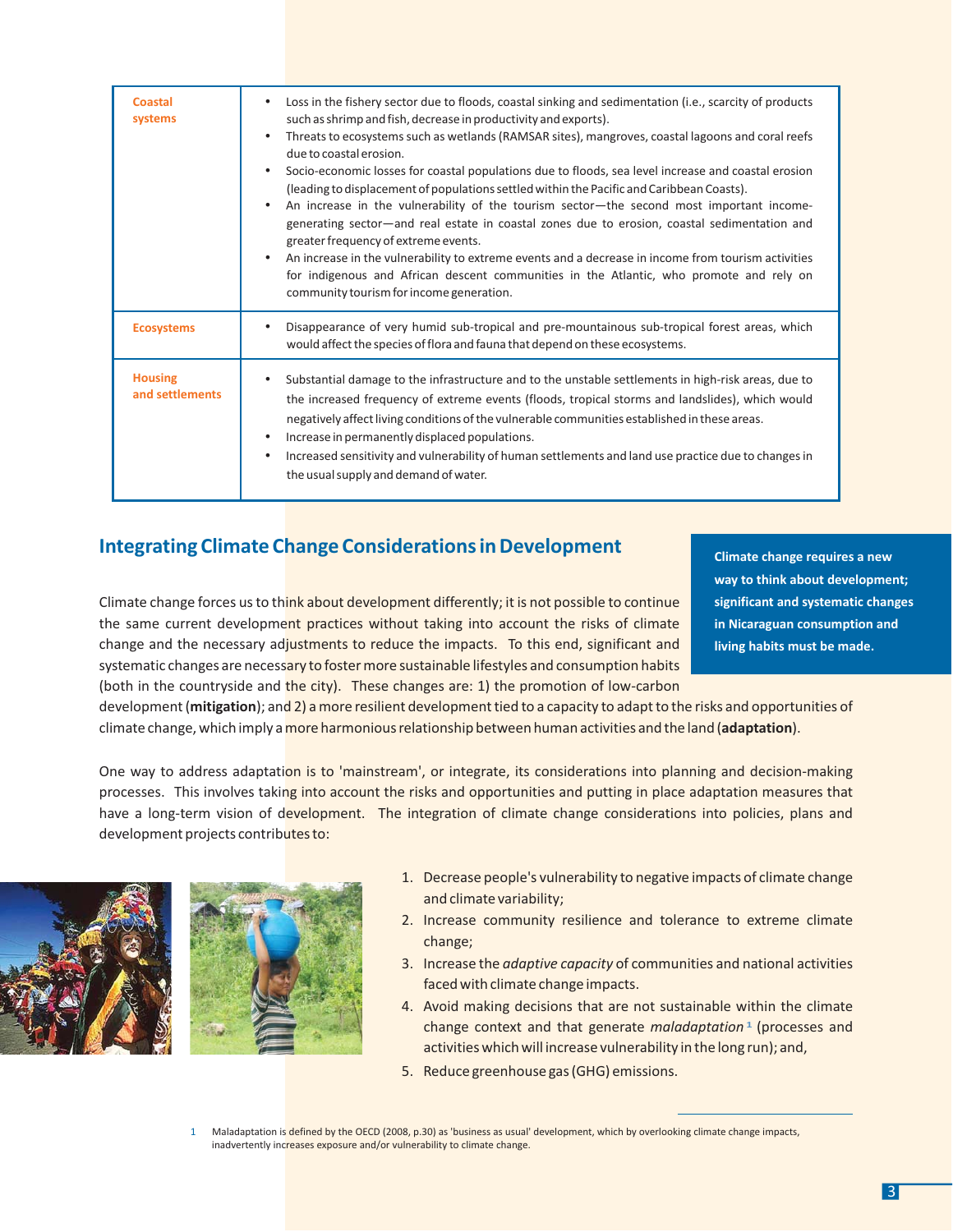## **Experience of the Climate Change Mainstreaming Project**

Current UN development assistance frameworks have yet to incorporate climate change risks. Nonetheless, their impact could considerably affect the attainment of the MDGs and the sustainability of present and future UN development actions. In addition, there are wasted opportunities in certain programmes and projects, which could contribute to the adaptation of the country to climate change.

In this sense, UNDP has turned climate change into an institutional priority at the global level. With funds from the Spanish Government, UNDP is implementing the project **Integrating** Programming (RIOCPNU Project) in five countries (Cape Verde, Malawi, Colombia, El Salvador, and Nicaragua). **Climate Change Risk and Opportunity into National Development Processes and UN Country**

The goal of the Project is to develop the capacity of the country teams and national decisionmakers to integrate the risks and opportunities of climate change in UN System programming, as well as in national development policies.

This project puts into practice a tool to perform climate screenings and integrate climate change in development programs and projects. Climate screenings are used to determine the nature and extent of risk by analyzing potential impacts caused by climate change and evaluating existing conditions of vulnerability (given the sensitivity, exposition and adaptive capacity).

#### **The Project in Nicaragua**

The Project was implemented between April 2009 and May 2010, with a budget of 100,000 US dollars and a team of four people<sup>2</sup>. The project worked with two types of stakeholder: (1) the United Nations Country Team (UNCT) in Nicaragua; and (2) the national institutions associated with country development, including ministries, national institutions, private entities, local governments and NGOs.

**The RIOCPNU Project was part of the collaboration process between the Government of Nicaragua and the UNDP to strengthen staff's knowledge on climate change.**

At the initial stage, the project team prepared a **climate profile** based on the national information available, including the main vulnerabilities of the country to climate change; in addition, the team produced a **map of stakeholders** related to the discussion of this topic in Nicaragua.

In the second stage, the team coordinated capacity development workshops in June and October, 2009, and April, 2010, to strengthen the knowledge and awareness of representatives from both institutional groups regarding climate change and to provide information on climate

risk screenings. At the first workshop, several documents of national interest were proposed for risk screening and two documents were chosen:

- 1. The United Nations Development Assistance Framework Nicaragua (UNDAF) 2008-2012; and
- 2. The National Plan for Human Development (PNDH) 2008-2012, in four sections: the Agricultural and Forestry Strategy, the Food Strategy, Health Strategies and Policies, and Water and Sanitation Strategies and Policies.





<sup>2</sup> The team included a Project Coordinator in New York; a focal point and Project officer in UDP Nicaragua; an international advisor and a national advisor.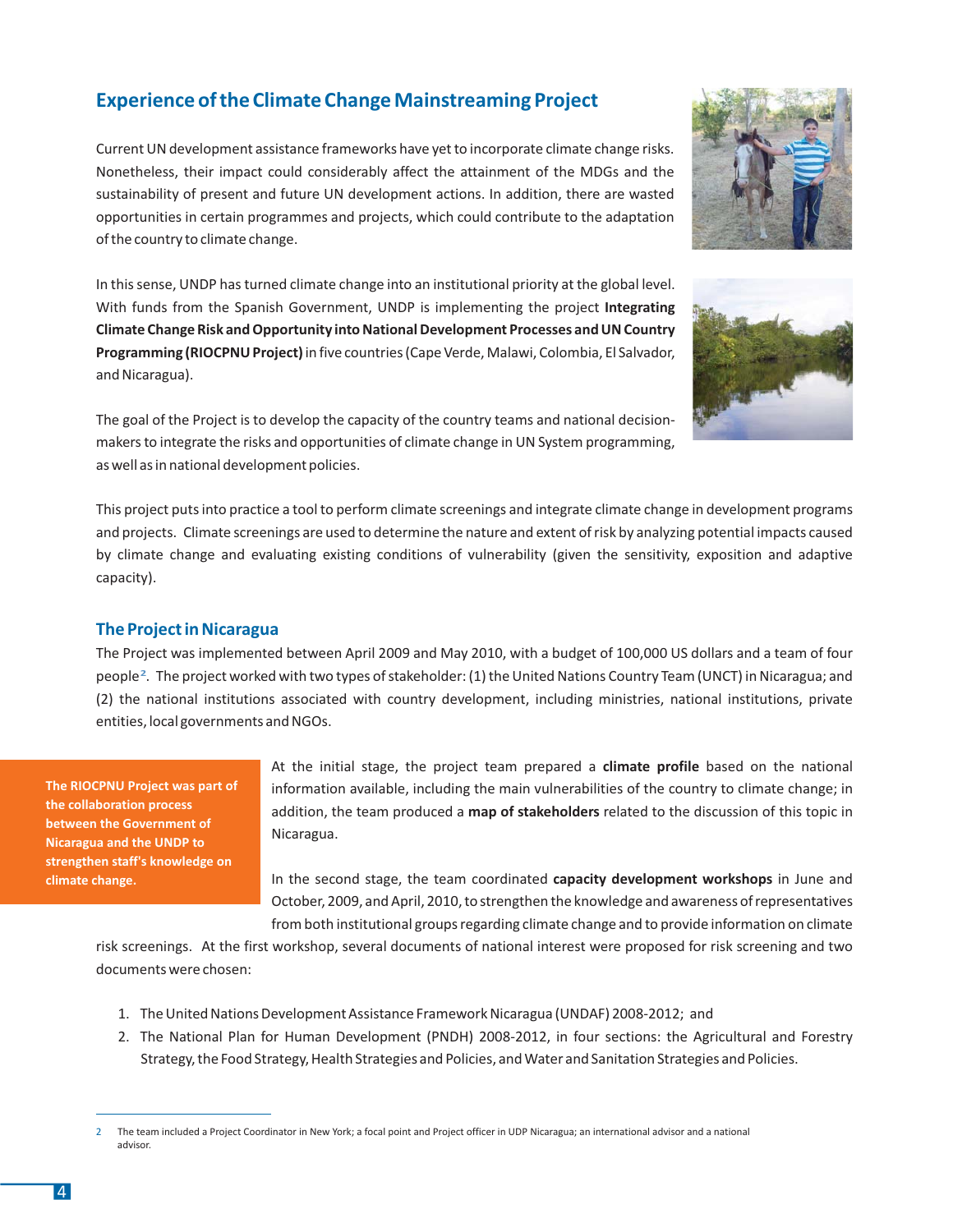In the third stage, the project team performed two **climate screenings**. This was followed by a consultation process with UNCT staff members to obtain feedback and discuss the UNDAF assessment: four technical meetings were held, which were also part of the UNDAF Mid-Term Review process. Hence the resulting suggestions from the climate risk screening were crucial in the improvement of the next UNDAF.

A national workshop was held on April 15, 2010 in which the results from the climate risk screening of the four sections of the PNDH were presented before representatives of Government institutions. This final project workshop became the first stage of a collaboration process between the Government and the UNDP, which aimed to design climate change adaptation project profiles on the prioritized sectors of the PNDH to be presented later to the international donors.

In the final phase of the project all efforts were concentrated on the systematization of activities, the finalization of the risk screening reports, and the publication of project products, including a final report on lessons learned.

#### **Risk Screening Methodology**

UNDP drafted a methodology to evaluate climate change risks and opportunities, entitled Programming, following an analysis of the best practices in the field. The methodology is being piloted as part of this Project, with the intention to improve it based on the lessons learned. The methodology is oriented towards climate change experts so they can screen, in a qualitative manner, for climate change implications over expected results or deliverables of an existing project, policy or strategy. The methodology is summarized in four standards (see box). **Quality Standards for the Integration of Adaptation to Climate Change into Development**

The product of this screening is a document that summarizes the risks and opportunities associated with climate change and which can then be used to reformulate or adjust the project, policy or strategy screened. The screening is then delivered to the decision makers and

#### **Quality Standards:**

- **1. Identification of climate change risks;**
- **2. Identification of the probability that these risks could result in maladaptation;**
- **3. Identification of opportunities for adaptation and synergies with the development process; and**
- **4. Identification and assessment of potential measures for adaptation, and proposals for changes in planning.**

experts of the involved institutions so they can take into account the suggestions during the revision of the document itself.

The UNDP methodology has proven to be a useful tool for climate screenings hence taking into account the impacts of climate change, thereby decreasing vulnerability to risks, as well as identifying and taking advantage of possible opportunities.



#### **Results of the climate risk screenings in Nicaragua**

The climate risk screenings performed under the context of the RIOCPNU Project allowed the identification of important risks that would seriously hinder or set back the development of the country, as well as current practices that will unleash maladaptation processes.

The objective of the climate screening of the UNDAF and the PNDH was to begin a transformative process, so that both strategic documents would become more resilient or tolerant to the potential climate change impacts. In this sense, the adjustments and adaptation measures suggested were

classified in seven categories: a) generation and systematization of data, b) technical measures, c) citizen participation, d) diffusion and sensitization of information, e) capacity development, f) planning and policy-making, and g) financial measures.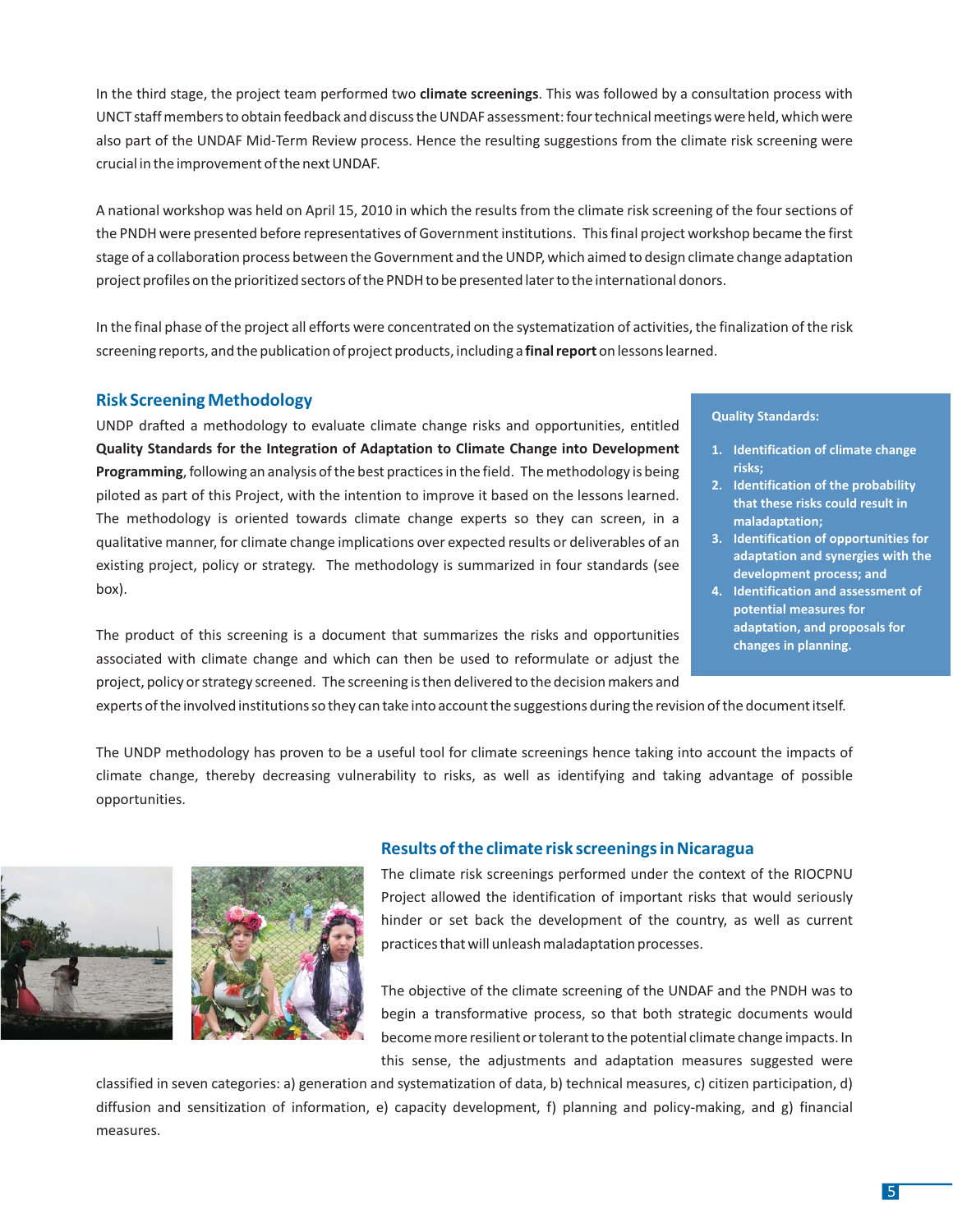#### *I. Climate risk screening of the PNDH*

The sections evaluated by the PNDH were: the Agricultural and Forestry Strategy, the Food Strategy, Health Strategies and Policies, and Water and Sanitation Strategies and Policies. Of all the adaptation measures suggested, 21 were recommended as priorities and are key to reducing the climate change impacts. Samples of these adaptation measures are:

- Favor incentives measures (credits, tax exemptions, grants, etc.) or joint adaptation projects (placement of live barriers, construction of dams, etc.) that are conducive to associations and cooperation.
- **constraction of damp, etc., that are conducted to associations and cooperation.**<br>• Guarantee that farming technology and technical assistance programs consider **climate vulnerability maps**, as well as scenarios, projections and suitable adaptation measures.
- Identify that are prone to food insecurity, in order to foresee actions and budget to introduce **sensitive agricultural zones** prevention and risk management plans.
- Verify the **viability of improved seeds** to avoid creating a dependency of farmers on seeds that not regenerative.
- Reinforce the as well as efforts to monitoring and control vectors to eliminate malaria and reduce **Roll Back Malaria Strategy** other diseases transmitted by vectors (dengue fever, leishmaniasis). Promote prevention campaigns for these diseases.
- Motivate the implementation of a **National Basin Management Plan** resilient to climate change, including a prioritization plan that involves the National Water Authority and the Nicaraguan Institute of Territorial Studies as well as the municipal administrations, in the effective management of hydrographic basins.
- Develop studies on **projected sea level increase and ground water salinization** to calculate future water availability.

#### *II. Climate risk screening of the United Nations Development Assistance Framework (UNDAF) of Nicaragua*

- The project team performed a climate risk screening of the five areas of cooperation of the UNDAF:
- 1. Democratic governance and rule of law for the exercise of human rights and the construction of citizenship;
- 2. Reduction of inequalities, poverty, hunger and malnutrition to achieve sustainable human development (MDG 1);
- 3. Guarantee of social rights for the achievement of the MDGs and other international instruments (MDG 2 to 6);
- 4. Environment protection and risk management for sustainable human development (MDG 7); and,
- 5. Strengthening institutional capacities for the establishment of a national information system that ensures the monitoring and evaluation of the MDGs.

From the list of adaptation measures proposed under the risk screening, 13 priority adaptation measures were identified, including:





- experienced in climate scenarios and projections to take part in the process of designing and implementing public policies for the fight against poverty and inequality. **Involving public and private institutions from academia and civil society**
- that are accessible to the most vulnerable populations (small farmers, rural producers, artisanal fishermen, etc.). Coordinating with the private sector to invest in technological and infrastructure measures to prevent and adapt to climate change as well as to remedy or reduce the damage caused by climate change impacts. **Promoting the development of financial programs and insurance instruments**

**Promoting the consideration of climate scenarios, projections and**

**vulnerability maps** in the allocation of budgets and financing pertaining to social rights, MDGs, and the attention to women in cases of emergency.

- Supporting the identification of zones and regions at greater climate risk where indigenous populations and populations of African descent are concentrated, and monitor climate changes and alterations, with the purpose of proposing anticipatory measures.
- **Promoting the training of authorities and legislators in the matter of climate change**, so they have the capacity to include **Promoting** the training of authorities and legislators in the matter of climate change, so they adaptation and mitigation measures in sustainable development policies and to prioritize the different needs of vulnerable groups (women, children, senior citizens, indigenous and African descendants).
- ender with a group (with an altern, senior enterns, margenous and runcan descendancy.<br>**Proposing key indicators for the evaluation of current and future climate vulnerability** with a gender approach that can be measured and monitored from the existing institutional structures and that can be reported systematically by the National System of Environmental Information of MARENA and by the INIDE.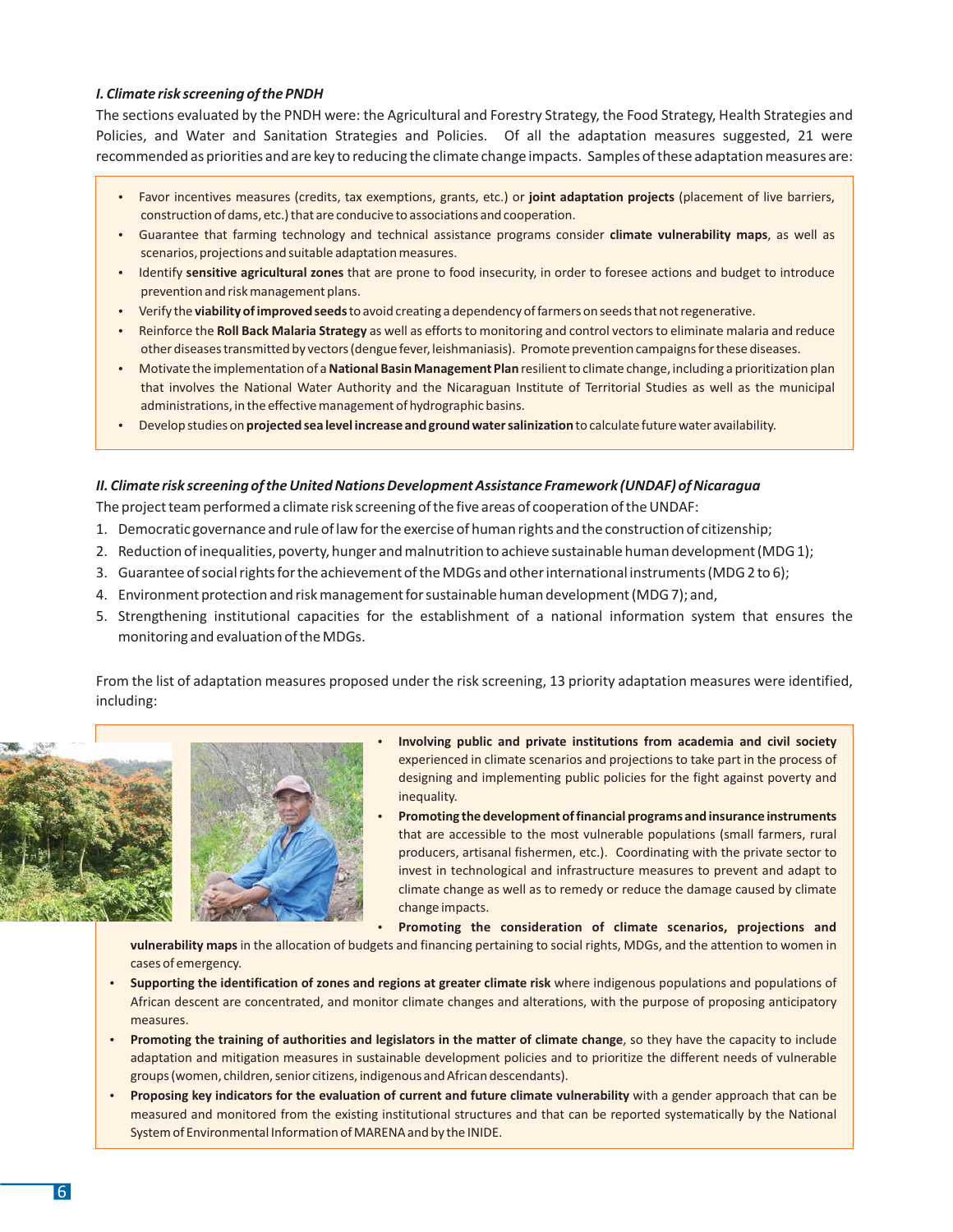## **Advances and challenges in Nicaragua**

National environmental management has had important progress with regards to climate change, such as the National Action Plan on Climate Change (NAPCC), The First National Communication, and the Second National Communication (presently in the final approval stage). These achievements have allowed the promotion of adaptation and mitigation of climate change in the country through studies, projections and local projects. In addition, the National Strategy for Adaptation to Climate Change will incorporate multisector elements, governance, inter-institutional coordination, citizen participation, and communication.

**In Nicaragua, numerous national initiatives have been developed with the intention of promoting the management and conservation of natural resources in a sustainable manner, and which involved adaptation and mitigation to climate change.**

Numerous national initiatives have been developed with the intention of promoting the management and conservation of natural resources in a sustainable manner, including adaptation and mitigation to climate change, for example: nationwide reforestation projects (private and public), national risk management projects, and projects promoted by MARENA in research and adaptation, such as Basin 64 and the coffee growing sector at the northern part of the country.

Overall, there is an increasing array of economic and project-based efforts from national and international NGOs, as well as from the UN and governmental institutions, to support the development of climate change

adaptation and mitigation initiatives in the country. Many of the efforts have been dedicated to the strengthening of strategic alliances, inter-institutional committees, community participation, and organizational structures.

Drawing on this broad experience, Nicaragua can focus on strengthening environmental management and on mainstreaming climate change in numerous initiatives of national interest, taking as a starting point the different efforts implemented to date and the lessons learned from them.

In spite of the progress made in managing climate change, numerous national challenges persist that must be taken into account, such as the need to:

- 1. Integrate climate change into development programs, projects and plans in government institutions as well as in agencies from the United Nations System;
- 2. Decentralize resources to develop local adaptation and mitigation initiatives;
- 3. Improve management efficiency inter-institutionally and inter-sectorally;
- 4. Build capacity in the area of adaptation and mitigation to complement environmental management;
- 5. Improve basic knowledge on climate change, national greenhouse gas inventory and key national research; and
- 6. Channel financial resources to implement local projects oriented towards adaptation and mitigation.

#### **Sources**

Cigarán M., Gutiérrez M., Zamora S.2009. Perfil Climático de Nicaragua. Proyecto RIOCPNU. PNUD: Managua. 9 p. INETER 2006. Hydrogeological Bulletin. Nicaraguan Institute of Territorial Studies. INTUR 2009. Bulletin of Tourism Statistics. 147p. . MARENA 2001. First National Communication to the UNFCCC. 125p. MARENA 2008. Second National Communication to the UNFCCC. Document on approval and endorsement stage. 213 p. PAHO 2007. Climate change and health. Regional Conference. PAHO-Nicaragua. 57 slides. PRISMA Foundation 2008. Dialogue Advances. Territorial ordinance and climate change in Central America: New challenges for territorial management and governance. Salvadorian Research Program about Development and Environment (PRISMA). 26p. UN 2007. Common Country Assessment (CCA) - Nicaragua 2007. 141 p. UNDP 2003. Environment Perspectives in Nicaragua GEO 2003. United Nations Development Programme.

Zamora S. 2009. Mapeo Institucional: Actores y relaciones interinstitucionales claves en el abordaje del cambio climático en Nicaragua. Proyecto RIOCPNU - Nicaragua. PNUD, Nicaragua. 44 p.